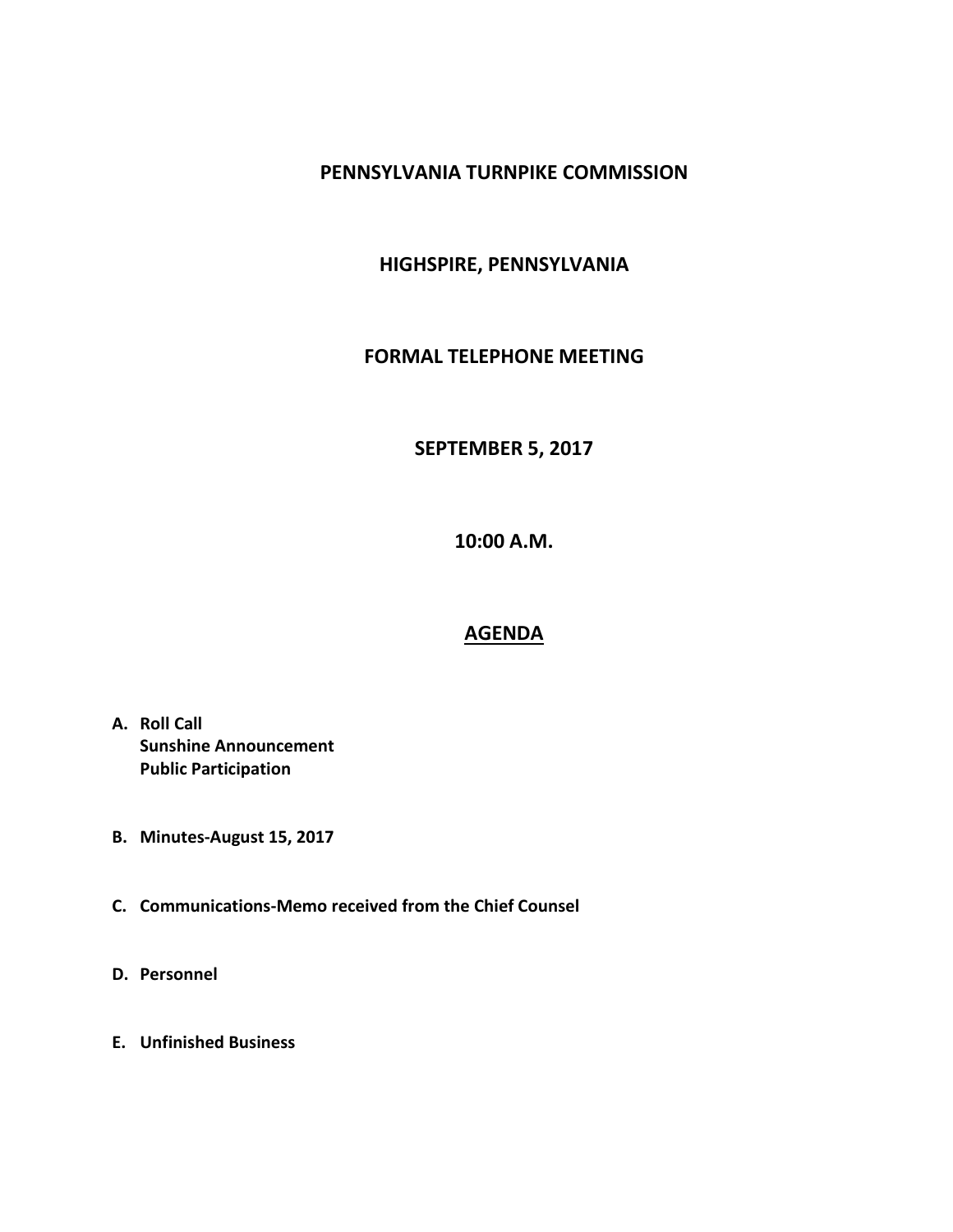- **1. Approve payment of the invoices for the items listed in memos "a" and "b":**
	- **a. Employee Liability Self-Insurance Program (ELSIP) invoice from the PA Department of General Services, which represents the annual premium due for the period July 1, 2017 – June 30, 2018, in the amount of \$72,108.88;**
	- **b. E-ZPass Interagency Group's (IAG) invoice for expenses incurred in supporting the backup Virtual Private Network (VPN), from February - July 2017, in the amount of \$1,502.53.**
- **2. Approve the negotiation and execution of the Agreements, Amendments and a Supplement for the items listed in memos "a" through "h":**
	- **a. Agreements for open-end drilling, to the lowest responsive and responsible bidders; at a notto-exceed mount of \$500,000.00 each or two (2) years, whichever occurs first:**
		- **AWK Drilling, Inc.-MP 0.00 to MP 247.30, Greensburg Bypass, Beaver Valley Expressway, Mon/Fayette Expressway and the Southern Beltway;**
		- **TRC Engineers, Inc.-MP 247.00 to MP 359.00 and the Northeast Extension;**
	- **b. Amendment to our agreement with State Farm Insurance for sponsorship of the Commission's safety patrol, exercising the option to renew the agreement for an additional year (March 1, 2018 – February 28, 2019);**
	- **c. Amendment to our agreement with PFM Asset Management, Inc. for financial advisory services to specifically include financial advice related to possible Forward Delivery Agreements (FDA), such agreements (FDA's) would seek to capture additional financial benefits in our Debt Service Funds; for a not-to-exceed amount of \$99,000.00;**
	- **d. Settlement Agreement and Release, Zwierzchowski v. PTC; and authorize issuance of the settlement amount;**
	- **e. Supplemental Agreement with West Providence Township for the elimination of two Turnpike bridges (B-518 @ MP 154.42 & B-519 @ MP 154.56), for an increase of \$700,000.00 for increased design and construction costs for environmental permitting, geotechnical services, design of a culvert, earthwork, erosion control, storm drainage, traffic control and construction services; for a revised not-to-exceed amount of \$1,500,000.00;**
	- **f. Settlement Agreement and Release with Bob Marnell, and authorize issuance of the Workers' Compensation settlement amount;**
	- **g. Amendment to the Settlement Agreement and Mutual Release with Allan A. Myers PA, Inc. and Allan A. Myers, Co. trading as Allan Myers, L.P. to modify payment terms to reflect a credit to the Commission, release retainage, and issue payment in the settlement amount in exchange for full and final release of all claims against the Commission;**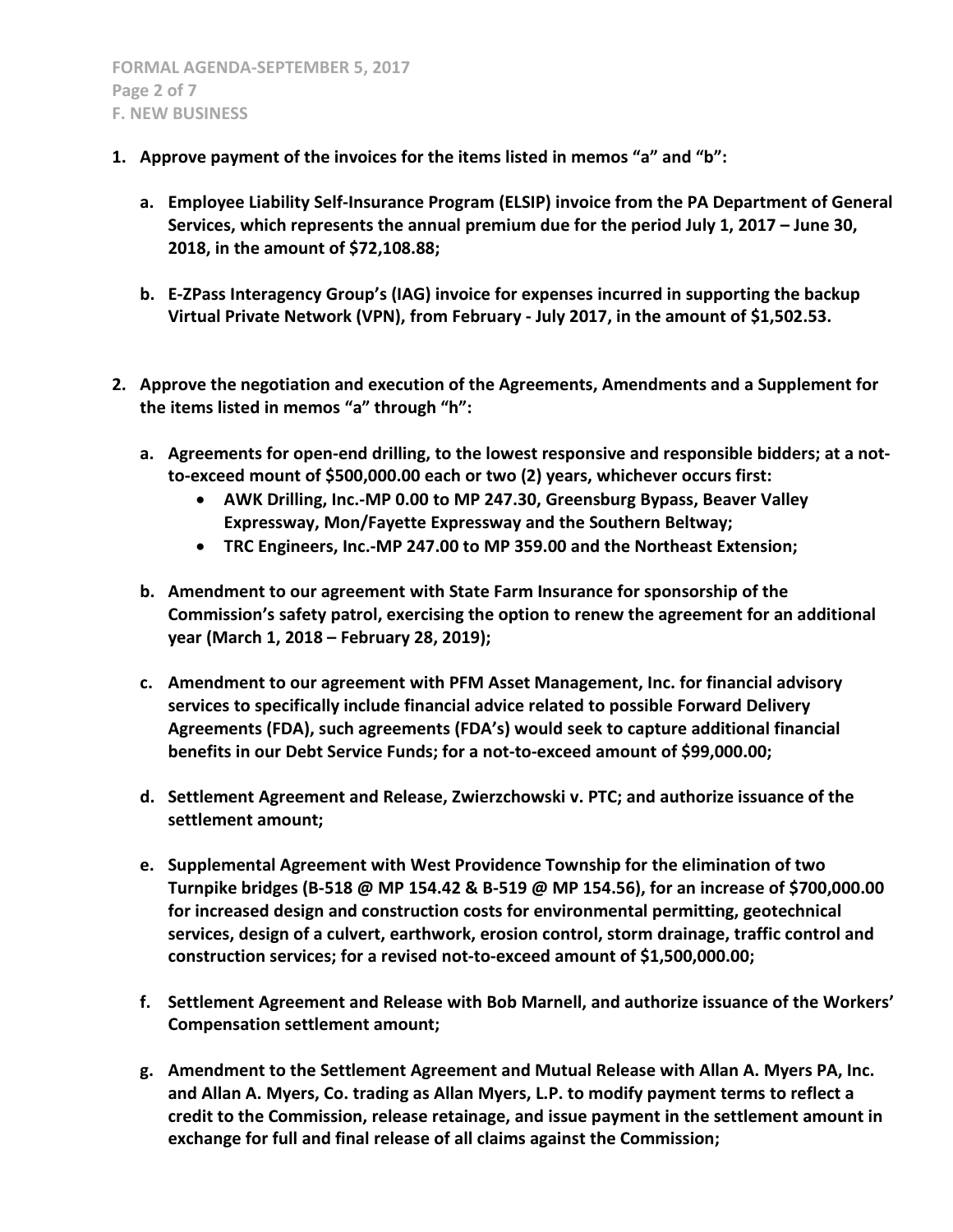- **h. Amendment to our agreement with Dering Consulting for Supervisory Leadership Academy Training-Level 2; to extend the term of the agreement for an additional 3-months.**
- **3. Approve the Right-of-Way Requests for the items listed in memos "a" through "i":**
	- **a. Approve the plans entitled, "Authorizing Acquisition of Right-of-Way for the Replacement of Bridge EB-103 at Milepost 228.54 in Cumberland County", as prepared by the Engineering Department, necessary for the land acquisition for the project;**
	- **b. Approve the plans entitled, "Acquisition of Right-of-Way for Contracts No. T-040.00T001-4, Roadway and Bridge Reconstruction Milepost 39.62 to Milepost 47.07, Allegheny County, STA 572+05.00 to STA 969+50.00, Length = 39,334 Feet + 7.45 Miles; SR 0910 – STA 10+50 to STA 27+31, STA 513+75 to STA 520+97, STA 412+76 to STA 425+75; Middle Road (C-2309/02), STA 15+00 to STA 25+75; Rich Hill Road (T-662), STA 303+00 to STA 313+50; McClellan Road (T-587), STA 66+90 to STA 67+75 LT, STA 74+97 to STA 76+25 LT"; as prepared by the Engineering Department, necessary for the land acquisition for the project;**
	- **c. Acquisition of Right-of-Way #14239-A1 (Daniel C. & Sandra Butts), a total take parcel necessary for the total reconstruction project from MP 49.00 to MP 53.00 by authorizing payment of \$134,701.77 representing fair market value, pro-rated taxes, recording fees, housing supplement and closing costs to ARROW Land Solutions, LLC, escrow agent; authorize the appropriate Commission officials to execute the Agreement of Sale and other documents that may be required for closing; authorize the payment of additional statutory damages as calculated by the Right-of-Way Administrator and approved by the Chief Counsel; and payment of damages to the property owners is contingent upon their delivery of a deed prepared by the Legal Department;**
	- **d. Acquisition of Right-of-Way #14079-RG (Timothy R. Malone), a total take parcel necessary for the total reconstruction project from MP 49.00 to MP 53.00 by authorizing payment of \$175,358.75 representing fair market value, pro-rated taxes, recording fees, housing supplement and closing costs to ARROW Land Solutions, LLC, escrow agent; authorize the appropriate Commission officials to execute the Agreement of Sale and other documents that may be required for closing; authorize the payment of additional statutory damages as calculated by the Right-of-Way Administrator and approved by the Chief Counsel; and payment of damages to the property owner is contingent upon his delivery of a deed prepared by the Legal Department;**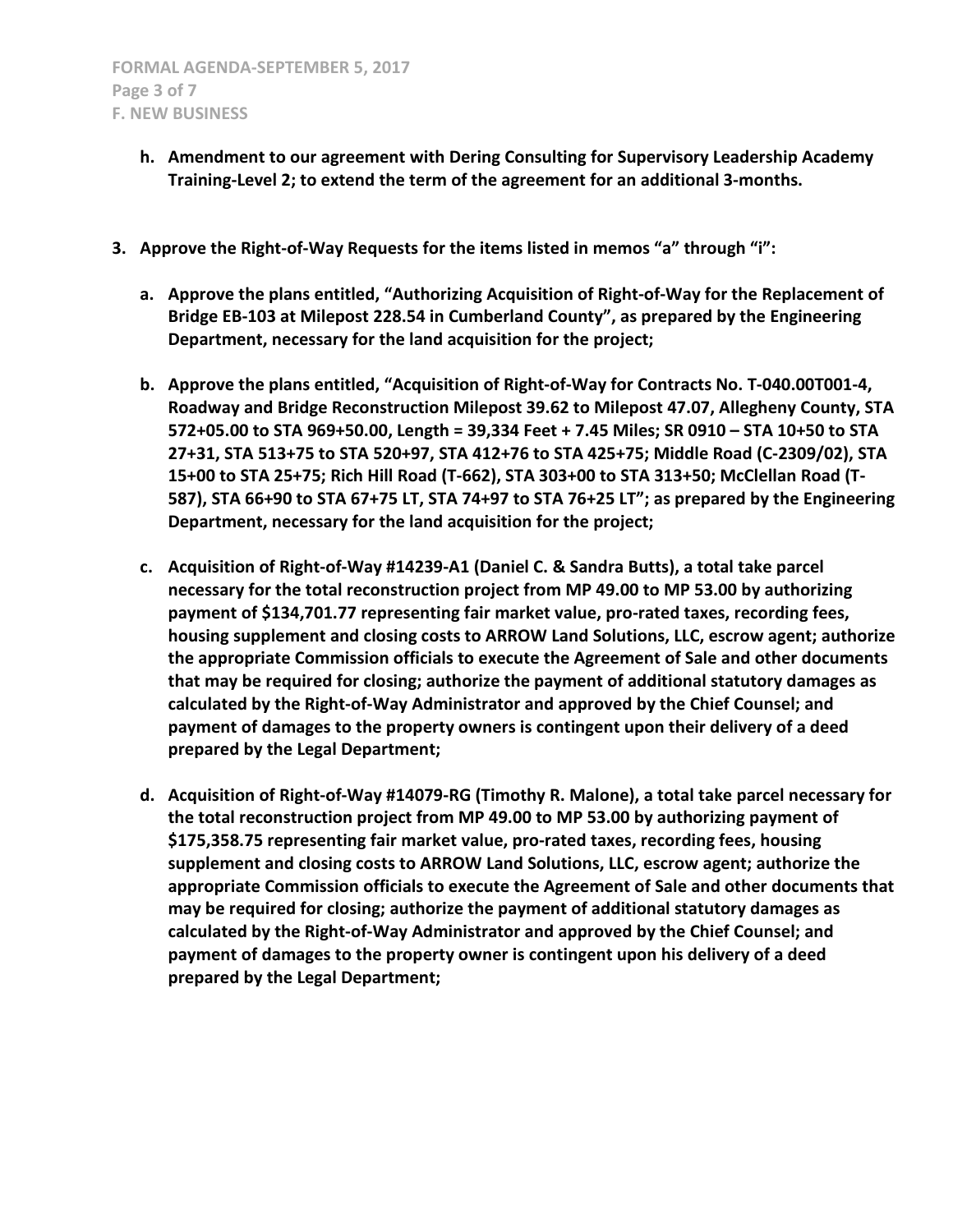- **e. Settlement of Right-of-Way #17669 (Robert Geary Cummins, Alan Reed Cummins, Range Resources-Appalachia, LLC), a partial take parcel necessary for construction of the Southern Beltway by authoring payment of \$22,500.00 representing balance of settlement funds and Section 710 damages to Robert Geary Cummins, and authorize payment of \$22,500.00 representing balance of settlement funds and Section 710 damages to Alan Reed Cummins; authorize the appropriate Commission officials to execute the Settlement Agreement and General Release as reviewed and approved by the Legal Department; and payment of the settlement funds to the property owners is contingent upon the delivery of an executed Settlement Agreement and General Release;**
- **f. Acquisition of Right-of-Way #6021-A (James & Michelle Grubb), a partial take parcel necessary for the Milford Road bridge replacement project at MP 309.00 by authorizing payment of \$11,063.50 representing fair market value and pro-rated taxes to James and Michelle Grubb; authorize the appropriate Commission officials to execute the Agreement of Sale and other documents that may be required for closing; authorize the payment of additional statutory damages as calculated by the Right-of-Way Administrator and approved by the Chief Counsel; and payment of fair market value to the property owners is contingent upon their deliver of a deed as prepared by the Legal Department;**
- **g. Acquisition of Right-of-Way #12035-J4 (Conley-Beaver Corp.), a partial take parcel necessary for the Beaver River Bridge project by authorizing payment of \$500.00 representing fair market value to Conley-Beaver Corp.; authorize the appropriate Commission officials to execute the required Temporary Construction Easement and other documents that may be required for closing; authorize the payment of additional statutory damages as calculated by the Right-of-Way Administrator and approved by the Chief Counsel; and payment of fair market value to the property owner is contingent upon its delivery of an executed Temporary Construction Easement prepared by the Legal Department;**
- **h. Adopt the proposed Property Acquisition Resolution for Right-of-Way #14129A (Range Resources-Appalachia, LLC, Patrick Scheider dba Scheider Plumbing, Kelly Priore), a partial take parcel necessary for construction of the Southern Beltway, Rt. 22 to I-79, by authorizing payment of \$232,100.00 to counsel named at a later date; and authorize payment of additional statutory damages as calculated by the Right-of-Way Administrator and approved by the Chief Counsel;**
- **i. Settlement of Right-of-Way #1031-R25 (Ronald J. & Priscilla A. Dreiling, Ruby Tuesday, Inc.), partial take parcel necessary for the reconstruction of Bridge B-502 at MP 110.12 by authorizing payment of \$1,150.00 representing fair market value to Ronald J. Dreiling Revocable Trust, and authorizing payment of \$1,150.00 representing fair market value to Ruby Tuesday, Inc.; authorize the appropriate Commission officials to execute the required Temporary Construction Easement and other documents that may be required for closing; authorize the payment of additional statutory damages as calculated by the Right-of-Way Administrator and approved by the Chief Counsel; and payment of fair market value to the property owners is contingent upon their delivery of an executed Temporary Construction Easement prepared by the Legal Department.**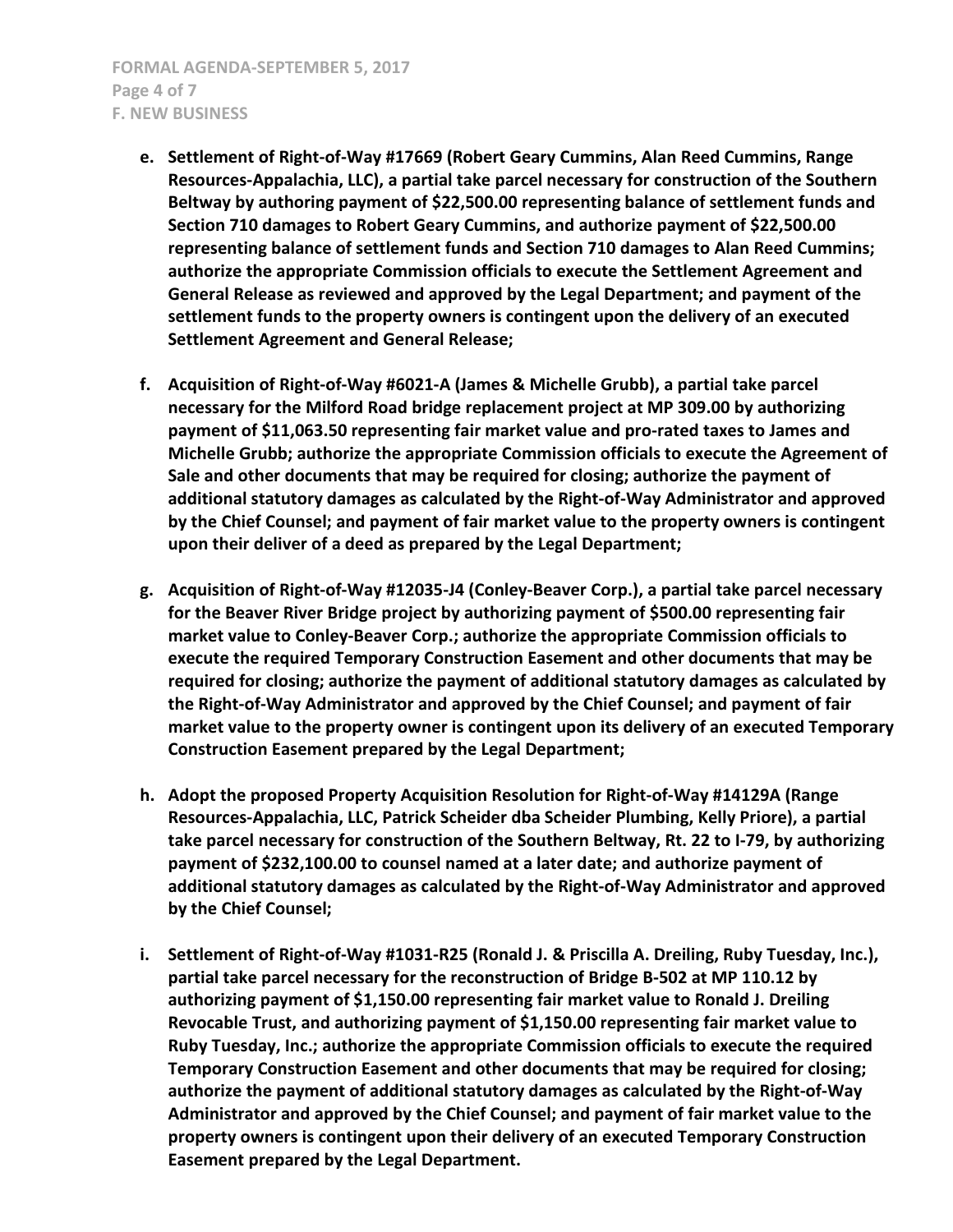- **4. Approve advertising for construction management services for the Mon/Fayette Expressway expansion projects, PA-51 to PA-837.**
- **5. Approve the Issuance of Purchase Orders for the items listed in memos "a" through "c":**
	- **a. Eight (8) flail mowers, utilizing the Commonwealth's contract with Alamo Industrial; at a total award of \$145,658.81;**
	- **b. Facilities contracts for capital replacement, upgrade and repair services, exercising the option to renew the agreements for an additional two (2) years (October 1, 2017 – September 30, 2019):**

| <b>ELECTRICAL:</b>               | <b>Additional:</b> | District:               |
|----------------------------------|--------------------|-------------------------|
| TSB, Shultheis Electric          | \$1,110,000        | 1                       |
| <b>Clark Contractors</b>         | 205,000            | $\overline{\mathbf{2}}$ |
| <b>Clark Contractors</b>         | 20,000             | 3                       |
| <b>Clark Contractors</b>         | 50,000             | 4                       |
| <b>Clark Contractors</b>         | 5,000              | 5                       |
| <b>GENERAL:</b>                  |                    |                         |
| <b>Clark Contractors</b>         | 1,725,000          | 1                       |
| <b>Clark Contractors</b>         | 1,515,000          | 2                       |
| <b>Clark Contractors</b>         | 180,000            | 3                       |
| <b>Clark Contractors</b>         | 350,000            | 4                       |
| <b>Clark Contractors</b>         | 550,000            | 5                       |
| LANDSCAPING:                     |                    |                         |
| The U Company                    | 500,000            | 1                       |
| <b>Bailey Landscape/Maint.</b>   | 220,000            | $\overline{2}$          |
| <b>Bailey Landscape/Maint.</b>   | 220,000            | 3                       |
| <b>Brightview Landscapes LLC</b> | No renewal         | 4                       |
| <b>Brightview Landscapes LLC</b> | No renewal         | 5                       |
| <b>HVAC:</b>                     |                    |                         |
| McKamish, Inc.                   | 300,000            | 1                       |
| <b>MARC Service, Inc.</b>        | 315,000            | $\overline{\mathbf{2}}$ |
| eciService LLC                   | 70,000             | 3                       |
| 3B Services, Inc.                | 185,000            | 4                       |
| 3B Services, Inc.                | 145,000            | 5                       |
| <b>PLUMBING:</b>                 |                    |                         |
| <b>Clark Contractors</b>         | 700,000            | 1                       |
| <b>Clark Contractors</b>         | 300,000            | $\overline{2}$          |
| <b>Clark Contractors</b>         | 130,000            | 3                       |
| <b>Clark Contractors</b>         | 300,000            | 4                       |
| <b>Clark Contractors</b>         | 155,000            | 5                       |
| <b>TOTAL RENEWAL:</b>            | \$9,250,000        |                         |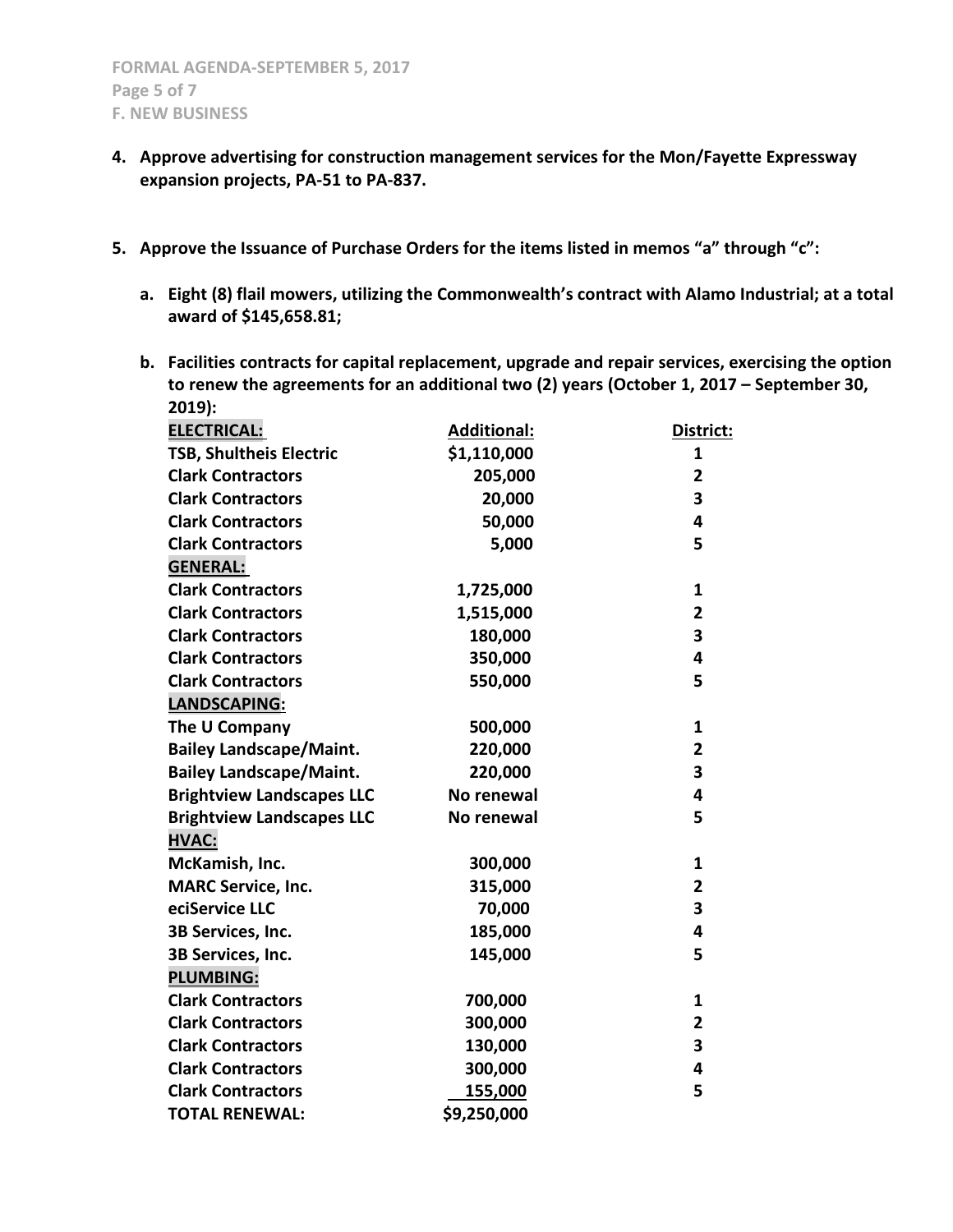- **c. Network equipment for the Data Center, utilizing the Commonwealth's contract with ePlus Technology, Inc.; at a total award of \$352,918.00.**
- **6. Approve the Award of Contract #EN-00115-03-04 for the installation of signs between MP A120.00 and MP A131.00, to the lowest responsive and responsible bidder, Wm Orr & Sons, Inc.; for a not-to-exceed amount of \$976,388.36 and a contingency of \$40,000.00.**
- **7. Approve the Change Orders and Final Payments for the items listed in memos "a" through "f":**
	- **a. Change Order #1 and Final Payment for Contract #EN-00161-03-06 for roadway and miscellaneous repairs between MP 299.98 and MP 358.11 and between MP A20.00 and MP A57.22 with Road-Con, Inc., for a decrease of \$572,116.62 to reflect the actual cost of the completed work authorizations; for a final contract value of \$2,427,883.38 and final amount due to the contractor of \$48,557.67;**
	- **b. Change Order #2 and Final Payment for Contract #EN-00162-03-02 for bridge repairs between MP 0.00 and MP 109.91, Toll I-376, Turnpike 576, Turnpike 43 and Turnpike 66 with J.P.S. Construction Co., Inc., for a decrease of \$693,693.79 to reflect the actual cost of the completed work authorizations; for a final contract value of \$1,306,306.21 and final amount due to the contractor of \$26,126.12;**
	- **c. Change Order #2 and Final Payment for Contract #EN-00161-03-02 for roadway and miscellaneous repairs on Toll I-376, Turnpike 576, Turnpike 43 and Turnpike 66 with Lane Construction Corp., for a decrease of \$433,034.34 to reflect the actual cost of the completed work authorizations; for a final contract value of \$816,965.66 and final amount due to the contractor of \$40,848.28;**
	- **d. Change Order #2 and Final Payment for Contract #EN-00161-03-04 for roadway and miscellaneous repairs between MP 122.18 and MP 201.58 with New Enterprise Stone & Lime Co., Inc., for a decrease of \$480,138.12 to reflect the actual cost of the completed work authorizations; for a final contract value of \$2,019,861.88 and final amount due to the contractor of \$119,861.88;**
	- **e. Change Order #1 and Final Payment for Contract #EN-00162-03-05 for bridge repairs between MP A20.00 and MP A130.64 with J.P.S. Construction Co., Inc., for a decrease of \$212,592.44 to reflect the actual cost of the completed work authorizations; for a final contract value of \$1,787,407.56 and final amount due to the contractor of \$35,748.15;**
	- **f. Change Order #6 and Final Payment for Contract #T-333.59F001-3-04 for electrical work for the Plymouth Meeting maintenance facility relocation with Boro Developers, Inc. dba Boro Construction, for a decrease of \$67,000.00 due to the elimination of the electrical utility charge and fees not required to complete the project; for a final contract value of \$3,358,928.41 and final amount due to the contractor of \$33,5289.28.**